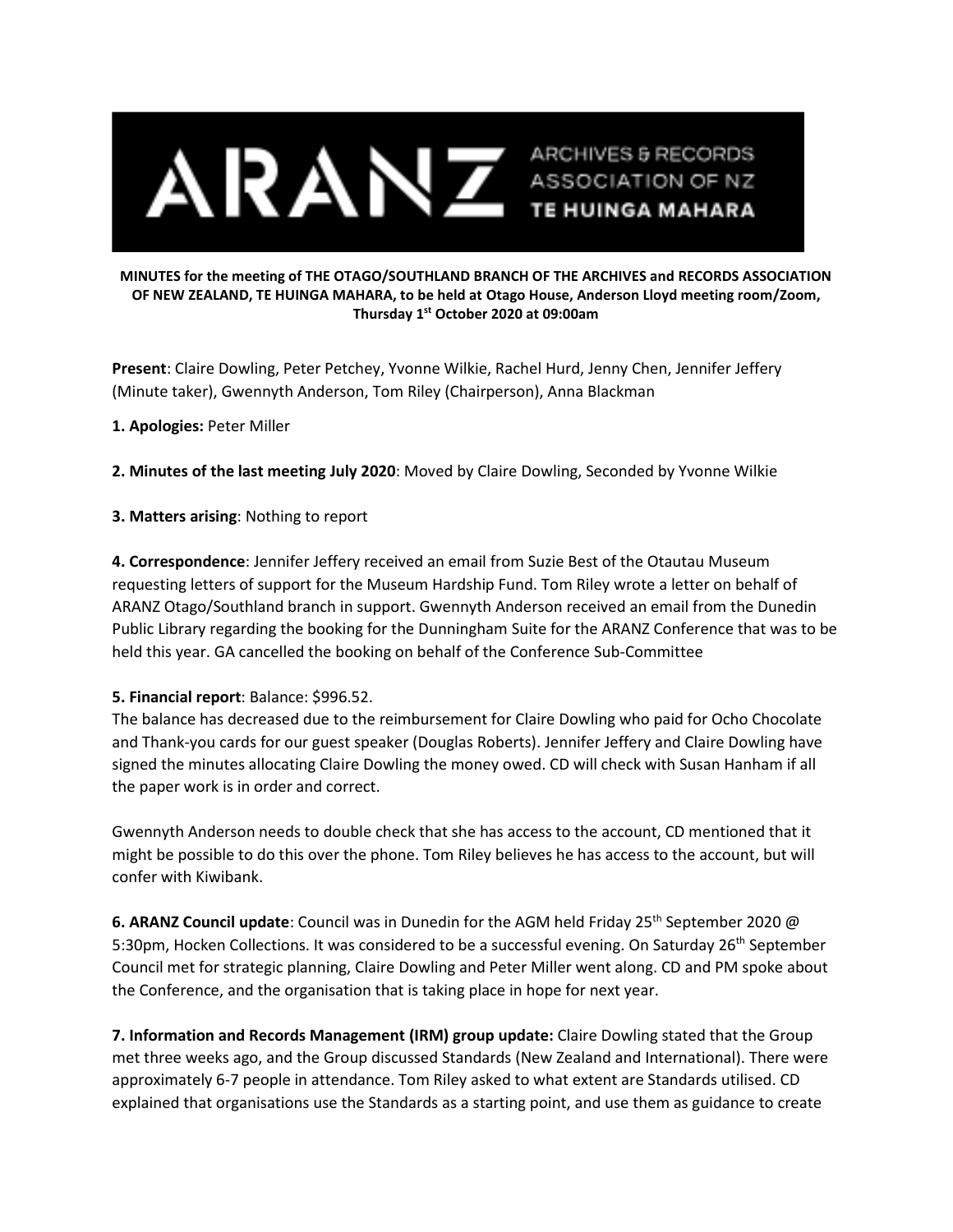an in-house policy. This month the IRM group will discuss Change Management (?), in November Office 365, and December the Group will have drinks! Again, Zoom has been a beneficial element in increasing members participation. Those who can't physically be in the meeting are able to attend.

**8. Update: Listing of Branch Records at Hocken for Beaglehole**: [Holding].

**9. Update: DCC Archives, Records and Heritage Collections**: Gwennyth Anderson mentioned that no update has been given. ARANZ will have to see if our contributions have been added to the 10 Year Plan etc. If no changes are planned, we may have to rethink our methods to gain traction.

**10. Update: Community Archives**: Tom Riley asked if ARANZ Branch members have all completed the survey – Resounding yes from all members.

**11. Event planning 2020:** Tom Riley began by saying that the ARANZ AGM went well, and there were no logistical glitches. Anna Blackman explained that ARANZ emails were delivered to the 'Junk/Spam' folder – and this might be an issue for more people. AB also mentioned how ARANZ Council made no considerations of a 'Plan B' if the Alert Levels were raised to Level Two during the COVID-19 Pandemic. From the Hocken Collections' point of view, there would have had to be accommodations made. The number of people attending would be limited, seating would have to be altered, the tour may/may not have taken place due to numbers. Tom Riley stated that Council was optimistic that the AGM would go on, with no Plan B (e.g. Online only, arrangements as to who can attend if numbers are capped). TR wanted this fed back to the Council. Gwennyth Anderson added that Council were the ones to arrange the event, so it was up to Council to have made arrangements if 'Plan B' was activated.

Other events: Anna Blackman and Claire Dowling suggested a Christmas party. Tom Riley suggested that James Beattie could be our speaker.

Gwennyth Anderson asked about the Hocken Lecture – lead by Barbara Brookes. AB explained that they are waiting on confirmation of dates and arrangements, but will find this out shortly, and send it through to Branch members. GA asked if we wanted to invite ARANZ members to this event. AB Also mentioned that Hocken Collections have their 'Donor Day,' which is to be held on Saturday 5<sup>th</sup> December 2020.

**12. Update: Conference**: Claire Dowling exclaimed that her and Peter Miller went to the ARANZ Council planning meeting. Discussions around that would happen at Level Two; and the answer was the Conference would not be held (space is too tight, and to obtain larger spaces would be too costly). Other options are Webinars – spread over a longer period of time (e.g. not over two days). Council are to get back to the Conference Sub-Committee by the 15<sup>th</sup> October regarding what their decisions are, if Level Two is instated. CD felt more uncertain after the discussion with Council. If these plans fell through, the Sub-Committee would probably not try a third time. If the Conference was cancelled, there would be a financial loss – deposits on rooms etc. There needs to be input from the archives and records and information management community regarding what they would like to see if the conference is not held in person. CD believes that it might be best to just plan for a virtual event, as Alert Levels can change rapidly. Tom Riley said that it is disappointing, but Webinars are not without value.